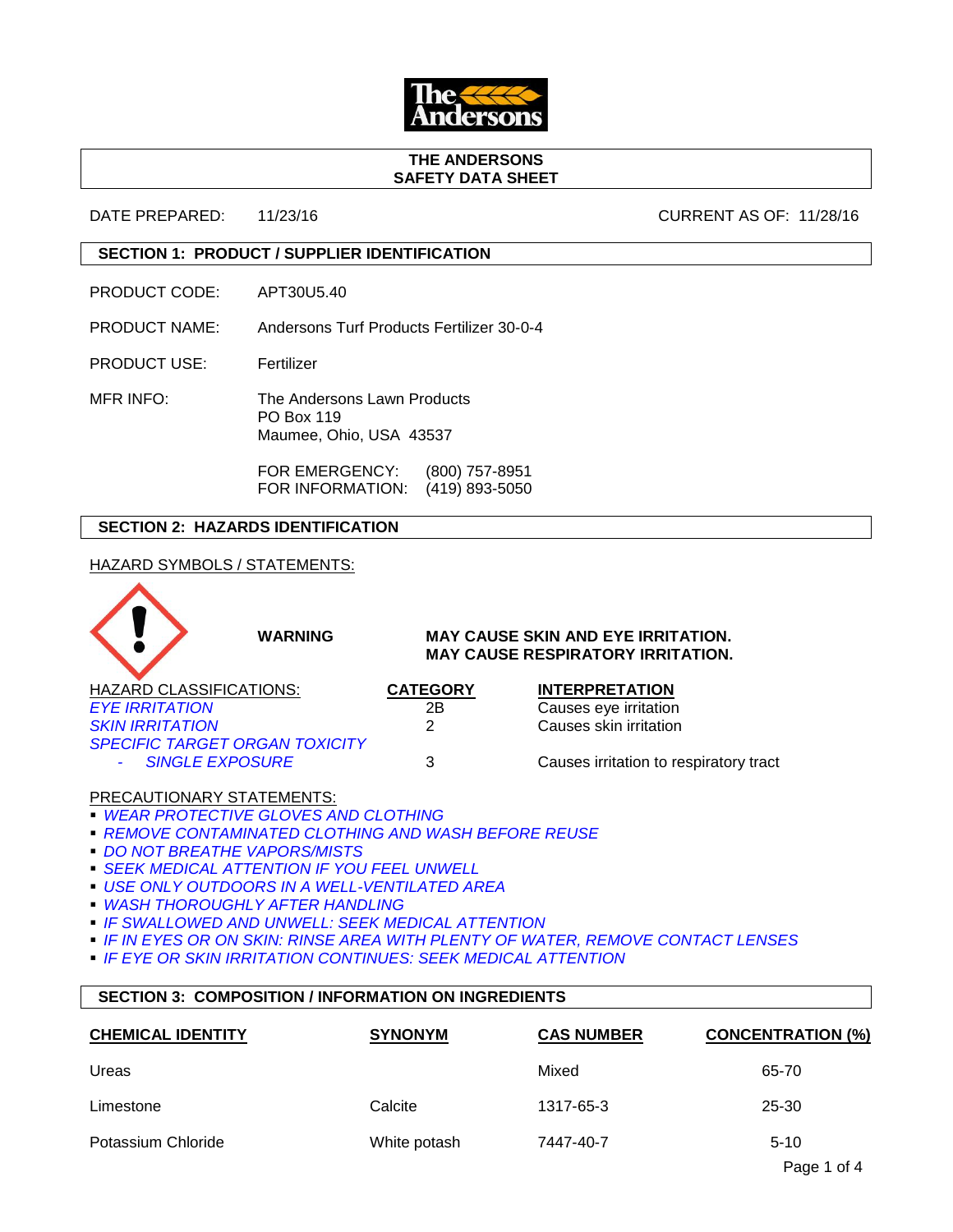# **SECTION 4: FIRST AID MEASURES**

| IF INHALED:                             |                                               | Move to fresh air and keep comfortable, seek medical attention if unwell.                                                                  |                                                                                                                                |  |  |  |  |
|-----------------------------------------|-----------------------------------------------|--------------------------------------------------------------------------------------------------------------------------------------------|--------------------------------------------------------------------------------------------------------------------------------|--|--|--|--|
| IF ON SKIN:                             |                                               | Wash affected areas with soap and water. Seek medical attention if irritation<br>persists. Wash contaminated clothing before re-use.       |                                                                                                                                |  |  |  |  |
| IF IN THE EYES:                         |                                               | Immediately flush with water for 15-20 minutes, seek medical attention if<br>irritation persists.                                          |                                                                                                                                |  |  |  |  |
| IF SWALLOWED:                           |                                               | Rinse mouth. DO NOT INDUCE VOMITTING unless directed by a medical<br>professional. Seek medical attention if unwell.                       |                                                                                                                                |  |  |  |  |
| <b>SPECIAL TREATMENT:</b>               |                                               | None known                                                                                                                                 |                                                                                                                                |  |  |  |  |
| <b>HEALTH HAZARDS:</b>                  | See Section 11                                |                                                                                                                                            |                                                                                                                                |  |  |  |  |
| <b>SECTION 5: FIREFIGHTING MEASURES</b> |                                               |                                                                                                                                            |                                                                                                                                |  |  |  |  |
| <b>EXTINGUISHING MEDIA:</b>             |                                               |                                                                                                                                            | Use media suitable for surrounding fire. No special media<br>required.                                                         |  |  |  |  |
| <b>SPECIFIC FIRE HAZARDS:</b>           |                                               |                                                                                                                                            | When heated to decomposition, this product will emit toxic<br>oxides, chlorine and ammonia.                                    |  |  |  |  |
| SPECIAL FIREFIGHTING PROCEDURES:        |                                               |                                                                                                                                            | Wear full protective clothing and positive-pressure self-<br>contained breathing apparatus (SCBA).                             |  |  |  |  |
|                                         | <b>SECTION 6: ACCIDENTAL RELEASE MEASURES</b> |                                                                                                                                            |                                                                                                                                |  |  |  |  |
| SPILL / RELEASE PROCEDURES:             |                                               |                                                                                                                                            | Contain material and place in containers for use as intended, or discard<br>according to Federal, State and Local regulations. |  |  |  |  |
| <b>ENVIRONMENTAL PRECAUTIONS:</b>       |                                               | Prevent spilled material from entering storm drains or water bodies. If<br>material enters a waterway, notify the appropriate authorities. |                                                                                                                                |  |  |  |  |
| <b>PROTECTIVE EQUIPMENT:</b>            |                                               | Wear PPE according to Section 8                                                                                                            |                                                                                                                                |  |  |  |  |

## **SECTION 7: HANDLING AND STORAGE**

Wash hands after handling material. Do not eat, drink or smoke while handling the material. Do not get in eyes or on skin. Avoid breathing dusts. Not intended for human consumption. Store in a cool, dry, well ventilated area away from incompatible materials.

# **SECTION 8: EXPOSURE CONTROLS / PERSONAL PROTECTION**

### EXPOSURE LIMITS:

The following constituents are the only constituents of the product which have a PEL, TLV or other recommended exposure limit. At this time, the other constituents have no known exposure limits.

## **HAZARDOUS COMPONENT OSHA PEL ACGIH TLV**

Urea  $15 \text{ mg/m}^3$  (total) 5 mg/m<sup>3</sup> (respirable)  $\qquad 3$  mg/m<sup>3</sup>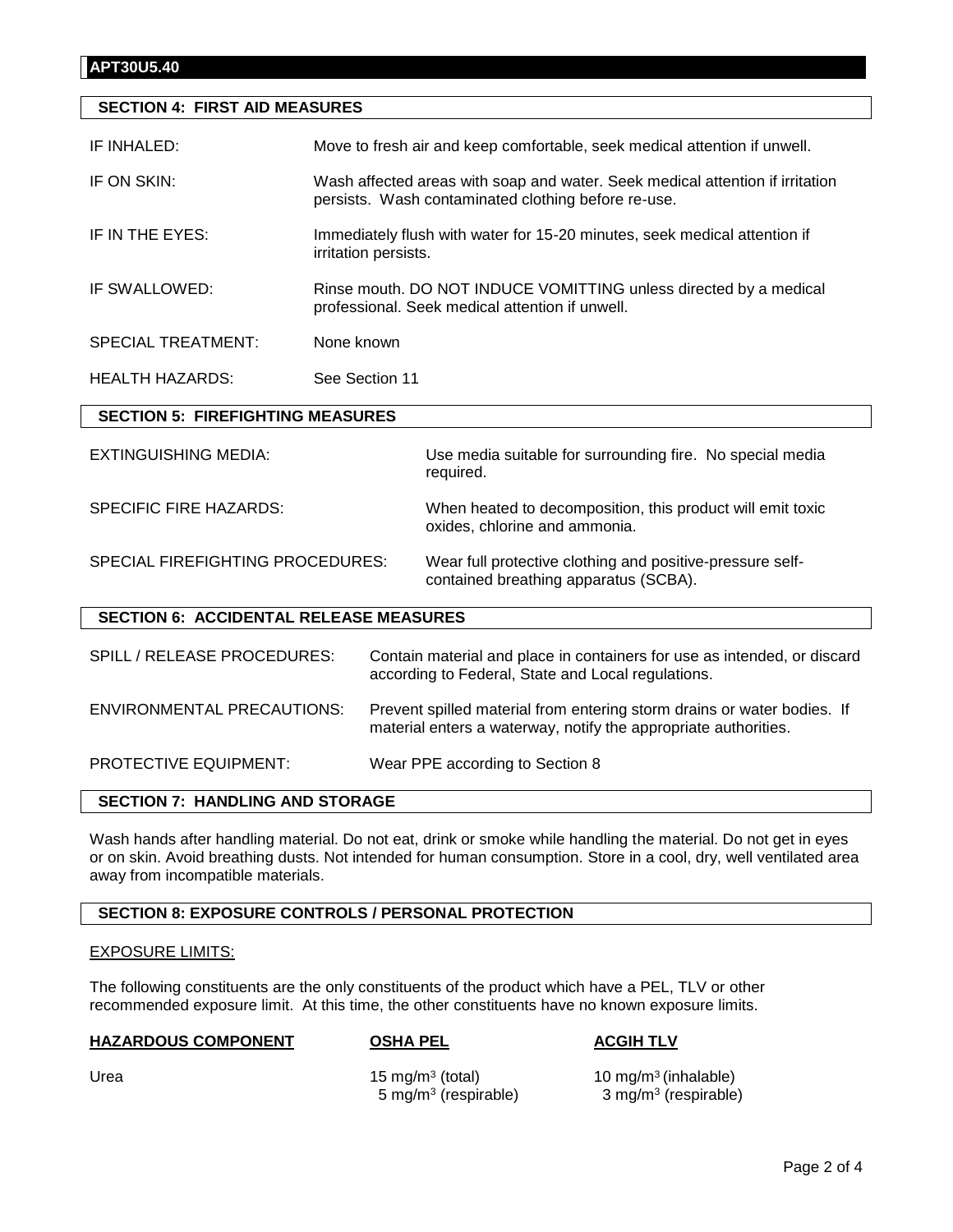## **APT30U5.40**

## PERSONAL PROTECTIVE EQUIPMENT / PROTECTION MEASURES / CONTROLS:

| <b>RESPIRATORY PROTECTION:</b> | NIOSH approved particulate respirator, if required      |
|--------------------------------|---------------------------------------------------------|
| EYE PROTECTION:                | Safety glasses with sideshields, goggles, or faceshield |
| <b>SKIN PROTECTION:</b>        | Long sleeves, protective (rubber) gloves recommended    |
| <b>VENTILATION:</b>            | Use with adequate ventilation                           |

# **SECTION 9: PHYSICAL AND CHEMICAL PROPERTIES**

| APPEARANCE AND ODOR:          | Multi-colored granules, with slight ammonia odor |
|-------------------------------|--------------------------------------------------|
| pH:                           | Not Applicable                                   |
| <b>MELTING POINT:</b>         | Not applicable                                   |
| <b>BOILING POINT:</b>         | Not available                                    |
| <b>FLASH POINT:</b>           | Not flammable                                    |
| EVAPORATION RATE:             | Not available                                    |
| <b>FLAMMABLE LIMITS:</b>      | Not applicable                                   |
| VAPOR PRESSURE:               | Not available                                    |
| <b>VAPOR DENSITY:</b>         | Not available                                    |
| <b>SPECIFIC GRAVITY:</b>      | $-0.869$                                         |
| SOLUBILITY (IN WATER):        | Partially soluble                                |
| <b>PARTITION COEFFICIENT:</b> | Not available                                    |
| <b>AUTOIGNITION TEMP:</b>     | Not available                                    |
| DECOMPOSITION TEMP:           | Not available                                    |
| <b>ODOR THRESHOLD:</b>        | Not available                                    |
| VISCOSITY:                    | Not available                                    |

### **SECTION 10: STABILITY AND REACTIVITY**

STABILITY: Product is stable.

CONDITIONS TO AVOID: Heat, incompatible materials

INCOMPATIBILITY: Strong acids, bases, oxidizers

HAZARDOUS DECOMPOSITION PRODUCTS: Toxic oxides, chlorine and ammonia

# **SECTION 11: TOXICOLOGICAL INFORMATION**

- HEALTH EFFECTS: May be irritating to the nose, throat, and respiratory tract, and may cause sore throat, coughing, and shortness of breath. Skin irritation may also result. May also be irritating to the eyes, causing redness and watering. Prolonged eye exposure may cause conjunctivitis and corneal damage. Ingestion may result in sore throat, abdominal pain, nausea, and diarrhea.
- CARCINOGENICITY: None of the ingredients are known / listed carcinogens. However, the product may contain trace amounts of crystalline silica which is listed by IARC as a potential human carcinogen.

## INGREDIENT TOXICITY RANGES:

ORAL: > 3,020 mg/kg (potassium chloride) – 14,300 mg/kg (urea)

# **SECTION 12: ECOLOGICAL INFORMATION**

Long term degradation products may arise. Products of degradation are not expected to be hazardous.